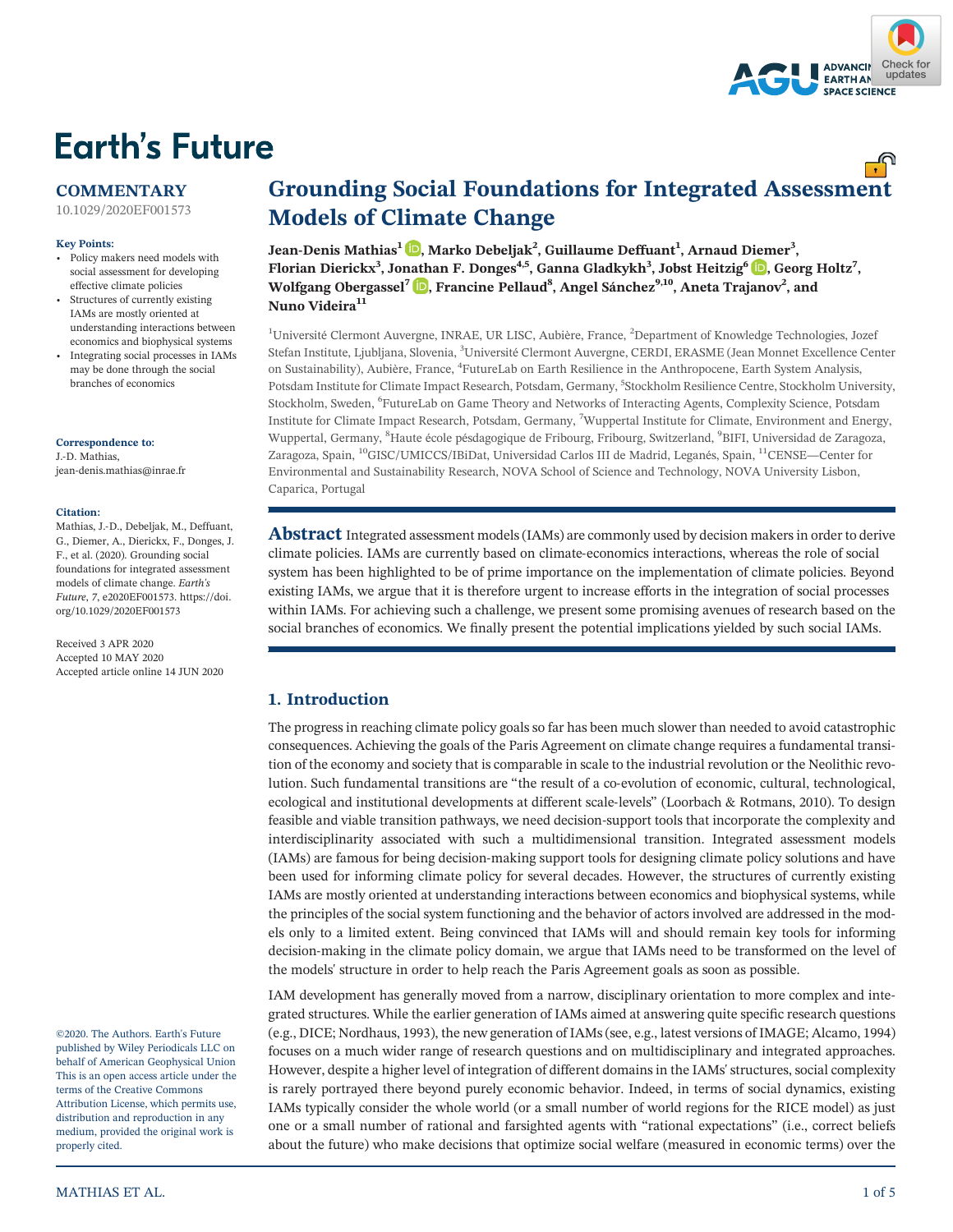analyzed time period. The goal of this approach is the identification of cost-optimal pathways for climate change mitigation from a technological and economic point of view. Questions of implementation of the identified pathways in a complex social world and mitigation of social impacts are left to subsequent considerations. We argue that the identification of optimal pathways has some merit by providing a benchmark for action but that those IAMs provide limited guidance for the design of effective climate mitigation policies. Indeed, existing IAMs are mainly used for optimizing climate policy by maximizing the discounted sum of utilities over decades despite of all parameter uncertainties (Ackerman et al., 2009). Nonoptimal approaches have counterbalanced these optimization‐based drawbacks, based on sustainability boundaries (Heitzig et al., 2016) or based on the concept of "safe operating space" applied on climate change (Mathias et al., 2017). But existing IAMs are still designed to be blind to social drivers, impacts, and complexity that makes existing IAMs inadequate for designing climate policies for coping with global change as highlighted by Morgan et al. (1999). Besides, the Earth system has closely tracked the baseline scenario for the past 20 years (Alcamo et al., 1996), suggesting that policy makers need integrated tools that encompass all the sociopolitical complexity. But the next generation of integrated models of World‐Earth dynamics that we are calling for should be able to produce trajectories that can in principle be helpful for policy makers. This requires integrating the social system in IAMs' structures.

When it comes to better understanding what the role of the "social" is in this context, we argue that it is important to distinguish between social dynamics that *drive* climate change from those that are *impacted* by climate change. Finally, it is essential to understand whether and how actions of different parties are mutually dependent and how they unfold synergies or counteract each other because of social complexity. On the impact side of social dynamics, the concept of social cost of carbon (Pindyck, 2019) currently dominates climate policy discourse, addressing such issues as climate change effect on agricultural productivity, human health, or property damages, for instance (Mearns & Norton, 2010). Therefore, for better accounting of social cost, it has become increasingly important to address in IAMs such social system aspects as equality, welfare distribution, and ethical or justice issues (Ackerman et al., 2009). Increased accuracy of climate damages accounting will be beneficial for understanding both the underestimated and the overestimated share of social costs (Ackerman et al., 2009).

#### **2. Building Climate Transition Pathways on Social Foundations**

The Intergovernmental Panel on Climate Change (IPCC)—as well as a large part of the scientific community —favors transition pathways that include social aspects such as motivational factors, institutional feasibility, or behavioral changes. However, we have to move forward from these intentions to operational tools for policy makers. For developing such operational tools, we suggest a "paradigm shift" in IAM development. In particular, the above outlined social drivers are neglected in IAMs and their use, so far. However, they are crucial for understanding actual dynamics of climate change mitigation action. Moreover, including them in models becomes all the more important as soon as social impacts of climate change begin to affect social drivers—leading to a feedback loop that may drive nonlinear dynamics which traditional IAMs are not able to capture. As a starting point, we argue that IAMs should progressively include the results that connect economics with social sciences as IAMs currently connect economics with climate. More specifically, IAMs are mainly founded in neoclassical economics, while several other branches of economics consider social aspects. Among them, we point out three branches of economics from which social processes may be considered and formalized for tackling climate issues: behavioral economics, welfare economics, and political economics.

First, behavioral economics may overcome the limitation of rational choice theory by formalizing psychological processes involved in climate‐economics interactions. Indeed, while most IAMs focus on economic decisions by a hypothetical rational social planner, actual technological and behavioral change comes from many boundedly rational players at different societal levels, interacting not only via price signals but also through noneconomic processes such as social norms, spreading information or preferences with nonmonetary components. For instance, a recent study in North Carolina (USA) shows the impact of intergenerational learning on the perception of climate change (Lawson et al., 2019). This study shows how education of children may affect the behavior of parents without any economic incentives. This intergenerational learning also highlights the unexpected effects of population inversion—the global population will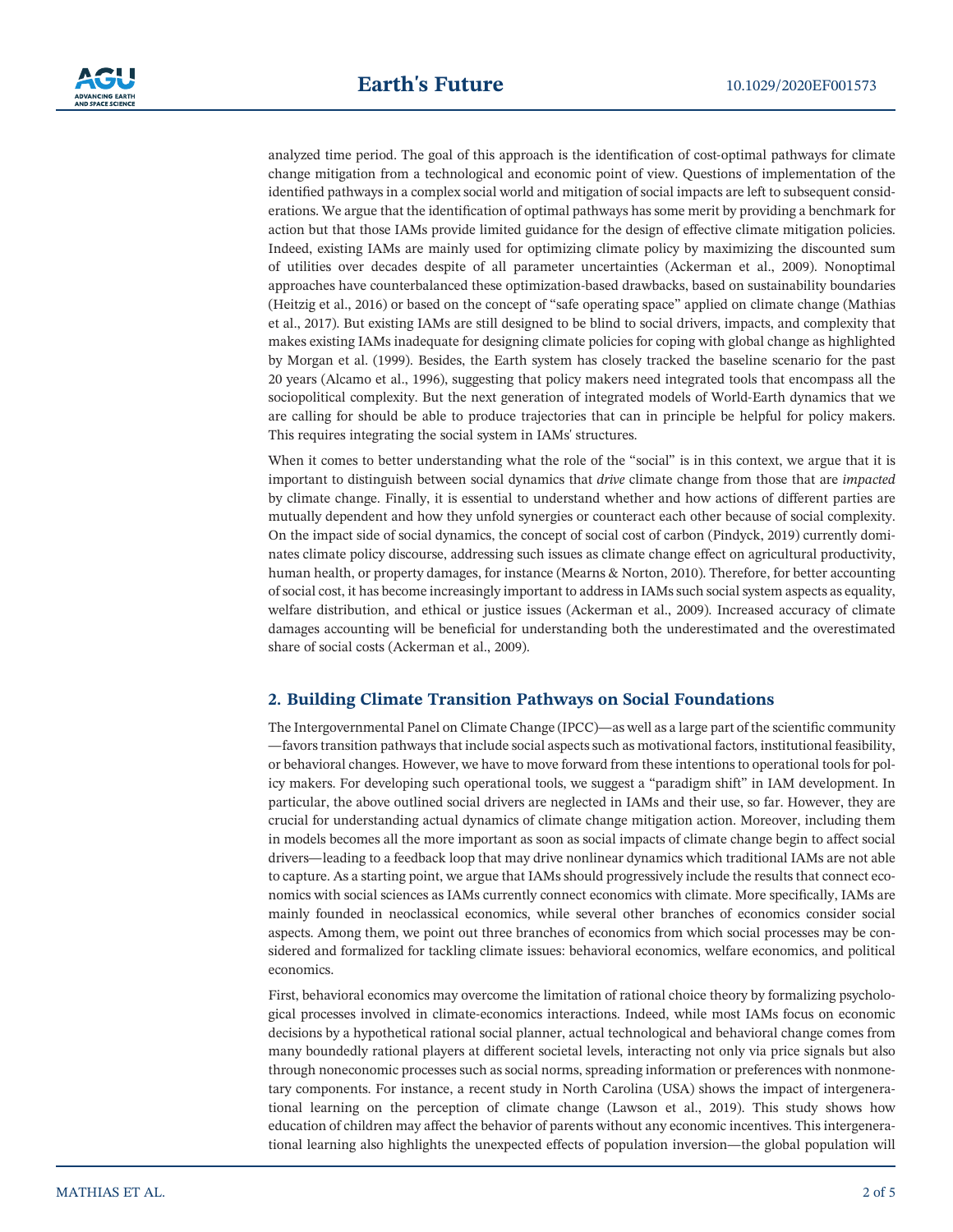



**IAMs with social foundations** 

**Figure 1.** The role of complex social system on climate dynamics. IAMs should progressively include complex social dynamics through social branches of economics (e.g., behavioral, welfare, or political economics) that are natural connections between social and economics processes already used in IAMs.

become older in following decades. Therefore, beyond the quantitative effect of population inversion on the economy, it is also important to study the qualitative effect of a change in the population structure through the lens of behavioral economics. The emerging fields of social simulation and complexity economics suggest that such behavioral effects can cause much more nonlinear trajectories than represented in close‐to‐equilibrium economic models, containing tipping behavior highly relevant for the transitions that IAMs are meant to study (Farmer et al., 2019).

Second, formalizing components of welfare economics in IAMs may evaluate inequity and distributional impacts that affect the feasibility of climate policies (Hirth & Ueckerdt, 2013) as shown, for instance, by the "yellow jacket" crisis in France. The fuel tax implemented by the French government created distributional effects (especially between rural and urban populations), yielding weekly protestations, whereas the same people support actions against climate change. Existing IAMs analyze measures based on their consequences on the whole economy (GDP) and on  $CO<sub>2</sub>$  emissions. However, such measures also have distributional effects within the economy (i.e., *who* "*wins*" *and who* "*loses*") that may affect population's welfare. A truly "integrated assessment" of climate protection measures should include an assessment of such distributional side effects, because those side effects are the most important in the feasibility of measures. The current approach of IAMs to inequality is to disregard it or at best include it in some inequality-averse welfare measure that is then used as the optimization target. This ignores, however, the feedback effects of inequality on economic pathways and on the feasibility of policy measures. Welfare economics can therefore provide operational tools (Fankhauser et al., 1997) in order not to reinforce potential inequalities that may emerge from climate policies. Since agents' perceptions of what a just climate policy regime is not only depend on issues such as inequality but also strongly on various notions of historical responsibility, the design of welfare measures for use in IAMs should also make use of tools from the emerging field of formal ethics (Chockler & Halpern, 2004).

Third, political economics would highlight resistance or support dynamics on climate policies emerging from the effects of political power and lobbying. These political processes are neglected in IAMs, whereas measures have to be decided within a sociopolitical context that renders some measures unfeasible while others may receive more support from influential actor groups. Political leaders typically seek compromise with important stakeholder groups beforehand. For instance, in the case of the Waxman-Markey bill in the United States, which would have set a limit on the emission of greenhouse gases, the role of political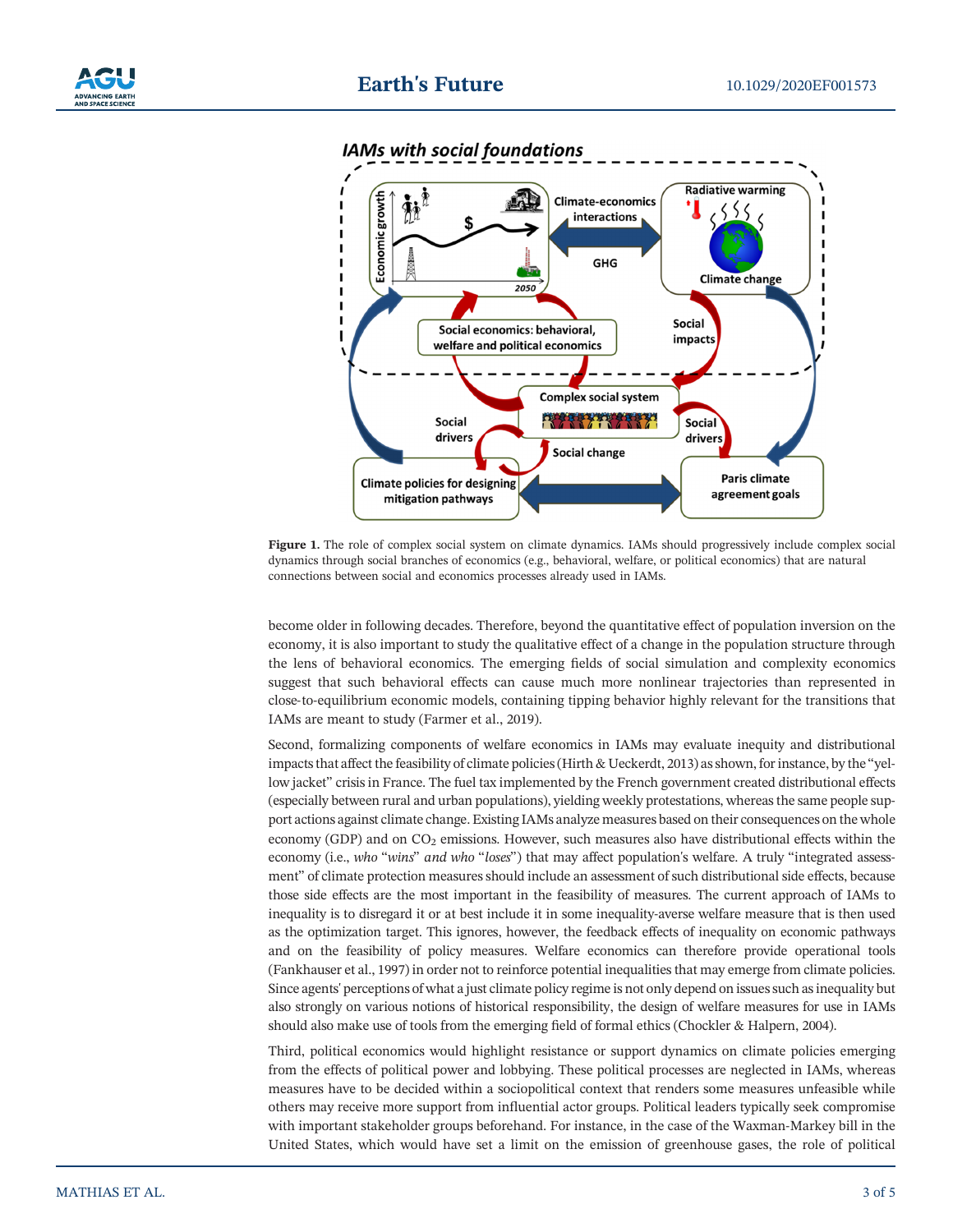lobbying over climate policy has been estimated to US\$60 billion in terms of social costs (Meng & Rode, 2019). In this latter case, the effect of lobbying has been neglected, whereas it significantly downsizes the expected results. Such sociopolitical factors contributing to the lack of climate ambition are not taken into account in IAMs so far despite of their well‐established impacts (Meng & Rode, 2019). Even if it does not encompass all the complexity of power and politics, integrating politico-economic processes (e.g., lobbying) in IAMs may give new insights in terms of climate trajectories in order to take into account, for instance, the strong resistance to a sustainable future ("negative resilience") from those benefiting from the current situation (for instance, oil companies) and how they may influence the policy-making process.

Integrating these three main social strands in IAMs requires not only the inclusion of state‐of‐the‐art and cutting‐edge model components but also the acquisition of social data for driving and validating the models. Either such data are readily available (e.g., input‐output tables and data from social networks) or data have to be elicited and assessed. Eliciting and assessing new social data may be done through a variety of participatory modeling approaches (Voinov & Bousquet, 2010) to collect perceptions of large participant groups, focusing on social climate change issues connecting to geographical locations. Such massive data may be collected through qualitative surveys and expertise using participatory face-to-face or online approaches. The participatory modeling portfolio offers approaches to engage stakeholders in model conceptualization, formalization, and policy analysis, thus fostering improvement of shared understanding on ecological and social systems' interconnected dynamics. Once data are collected, analysis becomes challenging due to its volume and heterogeneity. Artificial intelligence—based on data mining—is a natural way for addressing the issue of quantity and heterogeneity of data for extracting social patterns. Methods for social media mining (Zafarani et al., 2014) such as sentiment analysis, relational data mining, and predictive modeling can represent powerful tools for discovering social patterns in data, which enriches the existing processor cost-based IAMs with an additional social component (Figure 1).

#### **3. Implementing the Global Response Through the Lens of Social Change**

At a glance, developing effective climate policy means to introduce a coherent methodological perspective by extending IAMs' structure toward economics that takes into account social aspects, such as behavioral, welfare, or political economics. These branches of economics will foster the integration of social processes in the existing modeling of economics-climate interactions. Besides, the social branches of economics also require fundamental efforts in the different fields of social sciences as sociology, psychology, political sciences, cultural multiscalar structure, and so on. However, we argue that considering these domains as a bridge between social foundations and IAMs is required for moving from intentions to actions in order to trigger public support for stringent mitigation and what would lead to a profound transformation in climate policies (Dowlatabadi, 2000). Once these social foundations are built up in IAMs, they will open up new perspectives for climate actors in terms of mitigation pathways. More specifically, one key outcome of considering social aspects in IAMs—and therefore in climate policies—may be a greater attention to social dynamics for coping with climate change. This transformation may be driven by different social approaches based on social norms (Nyborg et al., 2016), nudge theory, or social innovations (Moulaert et al., 2013). For instance, social innovations refer to new ways of meeting social needs or delivering social benefits to communities. Their implementation is sought to improve human rights and tackle poverty and social exclusion (Moulaert et al., 2013). The integration of social processes in IAMs can lead to complementary bottom‐up approaches, where the impact of households on climate through, for example, mobility and consumption choices, can be understood and acted upon via social change interventions. This fills the gap between how household perceive their role in climate change mitigation and the input received from climate policies. IAMs with embedded social processes may provide crucial information to address this mismatch. Such approaches may build environmental‐friendly solutions based on a better understanding of interactions between social, economic, and climate dynamics. Ultimately, this may lead to better consumption attitudes such as extensive consumption, less waste, and more cooperation through exchange of goods for reuse or services. In the long‐term, integrating social foundations in IAMs will foster such social change toward a low carbon and just society.

#### This work was supported by a grant

**Acknowledgments**

from the French National Research Agency (project VIRGO, ANR‐16‐ CE03–0003‐01 Grant) and the anonymous reviewer for the constructive comments and suggestions.

## **References**

Ackerman, F., DeCanio, S. J., Howarth, R. B., & Sheeran, K. (2009). Limitations of integrated assessment models of climate change. *Climatic Change*, *<sup>95</sup>*, 297–315.<https://doi.org/10.1007/s10584-009-9,570-x>